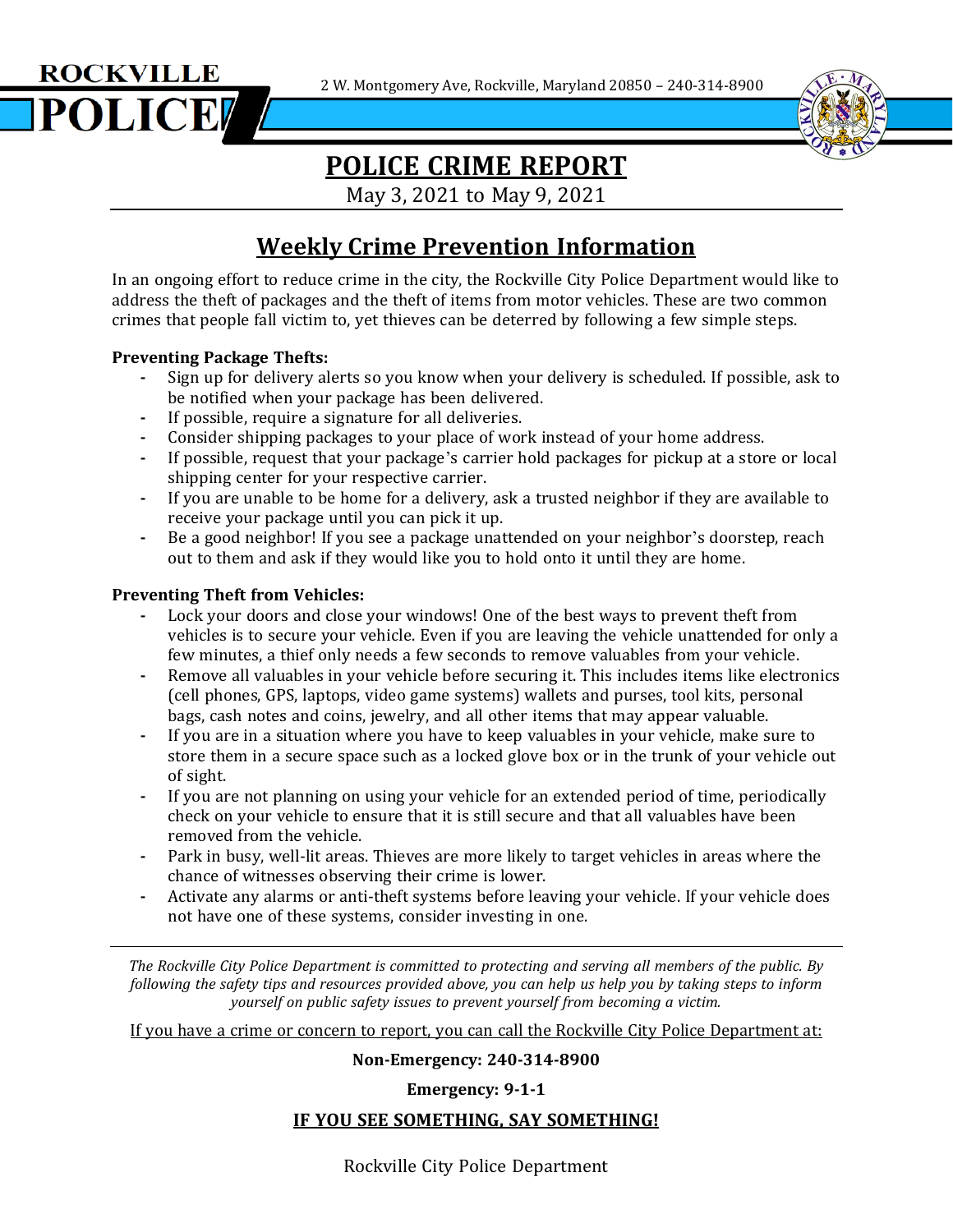### **Rockville City Police Reported Incidents**

 $\overline{a}$ The Rockville City Police Department provides a weekly Crime Report of serious incidents to serve as an overview of police activity occurring within the City Limits of Rockville. Please note this summary does not include every reported incident that has occurred during this time frame. **It is to be noted that the words "arrested" and "charged" do not imply guilt.**

## **ARRESTS**

05/05/21, a female, age 33, was arrested for second degree assault and property damage following an incident that occurred in the 1400 block of Gladstone Drive.

05/05/21, a female, age 50, was arrested for shoplifting following an incident that occurred in the 200 block of North Washington Street.

05/08/21, a male, age 33, was arrested for aggravated assault following an incident that occurred in the 16000 block of Shady Grove Road.

05/09/21, a male, age 21, was arrested for shoplifting following an incident that occurred in the 1200 block of Rockville Pike.

# **INCIDENTS**

400 block East Jefferson Street, the complainant reports that an unknown subject removed a laptop, tablet, and kitchen appliance from an unsecured business between 04/25/21 and 04/29/21.

1100 block Edmonston Drive, the complainant reports that an unknown subject removed a spare tire from a motor vehicle between 2:00 p.m. on 05/01/21 and 7:00 p.m. on 05/03/21.

200 block Congressional Lane, the complainant reports that an unknown subject removed tools from an unsecured motor vehicle between 4:30 p.m. on 05/04/21 and 6:30 a.m. on 05/05/21.

2100 block Lewis Avenue, the complainant reports that an unknown subject removed a wallet containing identification cards and credit cards from an unsecured motor vehicle at 3:00 a.m. on 05/06/21.

1800 block Rockville Pike, the complainant reports that an unknown subject removed clothing from a business without paying for the items between 11:30 a.m. and 12:00 p.m. on 05/06/21.

1600 block Rockville Pike, the complainant reports that two unknown subjects removed cosmetic items from a business without paying for the items at 6:26 p.m. on 05/06/21. **The suspects are described as:**

**B/F - Last seen wearing: white and red facemask, blue jeans, and pink sweatshirt**

Rockville City Police Department